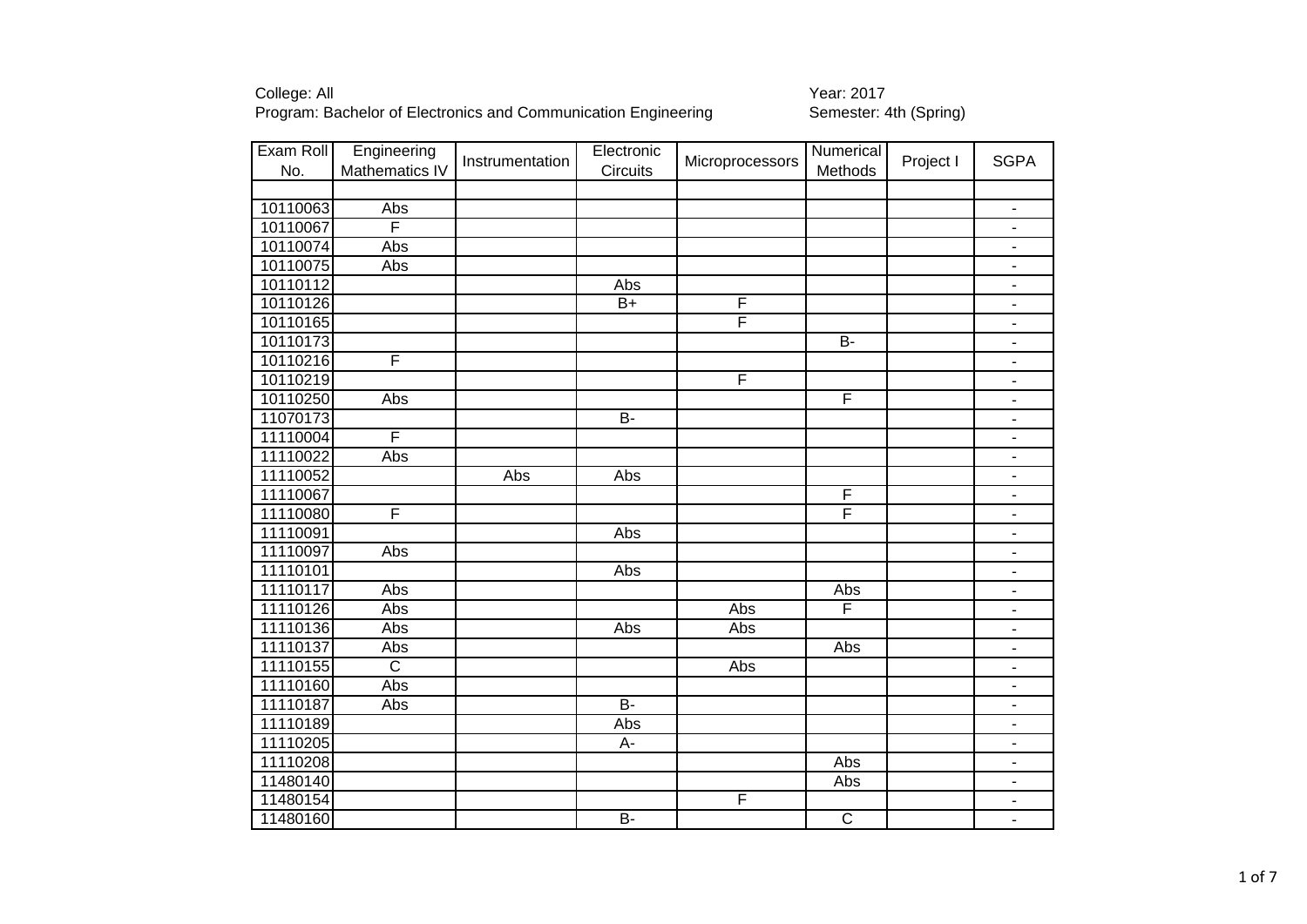| Exam Roll | Engineering           | Instrumentation | Electronic     | Microprocessors         | Numerical      | Project I | <b>SGPA</b>              |
|-----------|-----------------------|-----------------|----------------|-------------------------|----------------|-----------|--------------------------|
| No.       | Mathematics IV        |                 | Circuits       |                         | Methods        |           |                          |
|           |                       |                 |                |                         |                |           |                          |
| 11480163  |                       |                 |                | <b>Abs</b>              |                |           | $\overline{\phantom{a}}$ |
| 11480178  | Abs                   |                 |                |                         |                |           | $\overline{\phantom{a}}$ |
| 11480179  | Abs                   |                 | Abs            |                         |                |           | $\overline{\phantom{a}}$ |
| 11480194  |                       |                 |                |                         | $\overline{F}$ |           | $\blacksquare$           |
| 11480205  | $\overline{\text{c}}$ |                 |                |                         |                |           | $\overline{\phantom{a}}$ |
| 11480224  |                       |                 |                |                         | F              |           | ÷                        |
| 12110008  |                       |                 |                | $\overline{\mathsf{c}}$ |                |           |                          |
| 12110015  |                       | Abs             |                | Abs                     | Abs            |           | $\overline{\phantom{a}}$ |
| 12110024  |                       |                 | Abs            | $\overline{C}$          |                |           | $\blacksquare$           |
| 12110038  | F                     |                 | Abs            |                         |                |           | $\overline{\phantom{a}}$ |
| 12110040  |                       |                 |                | $\overline{F}$          |                |           | $\blacksquare$           |
| 12110041  |                       |                 |                | $\overline{C}$          |                |           | $\overline{\phantom{a}}$ |
| 12110073  | F                     |                 |                |                         |                |           | $\blacksquare$           |
| 12110075  |                       | Abs             | F              | Abs                     |                |           | $\blacksquare$           |
| 12110082  | Abs                   |                 |                | Abs                     |                |           | ۰                        |
| 12110087  |                       | Abs             |                |                         |                |           | $\overline{\phantom{a}}$ |
| 12110090  |                       |                 | Abs            |                         |                |           | $\overline{\phantom{a}}$ |
| 12110096  |                       |                 | Abs            |                         |                |           | $\overline{\phantom{a}}$ |
| 12110108  |                       |                 |                | Abs                     |                |           | $\blacksquare$           |
| 12110126  | Abs                   |                 |                |                         |                |           |                          |
| 12110129  |                       | Abs             |                |                         |                |           | $\blacksquare$           |
| 12110133  | Expelled              |                 | Abs            |                         |                |           | $\blacksquare$           |
| 12110137  |                       | Abs             |                |                         |                |           |                          |
| 12110154  |                       | F               | $\overline{B}$ |                         |                |           |                          |
| 12110155  | $\overline{D+}$       |                 | Abs            |                         |                |           | $\blacksquare$           |
| 12110158  |                       |                 |                | Abs                     |                |           | $\blacksquare$           |
| 12110160  |                       |                 |                | F                       | $\overline{C}$ |           | $\blacksquare$           |
| 12110162  |                       | F               |                |                         |                |           | $\overline{\phantom{a}}$ |
| 12110168  | F                     | $C+$            |                |                         |                |           | $\blacksquare$           |
| 12110171  |                       |                 |                | Abs                     |                |           | $\blacksquare$           |
| 12110174  |                       |                 |                |                         | F              |           | $\blacksquare$           |
| 12110176  |                       | F               | F              |                         |                |           | $\overline{\phantom{a}}$ |
| 12110178  |                       | Abs             |                |                         |                |           | $\overline{\phantom{a}}$ |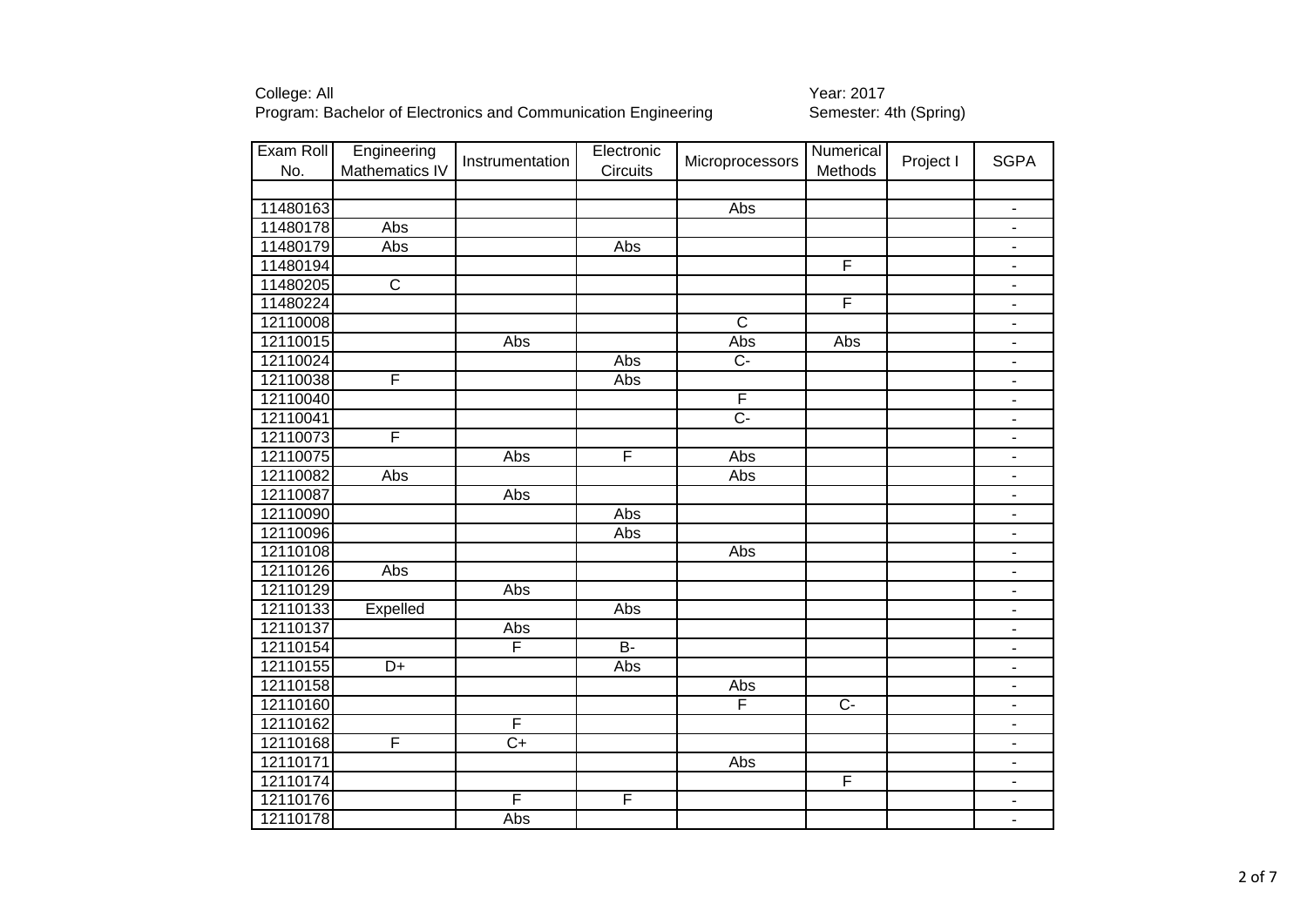| Exam Roll | Engineering             | Instrumentation | Electronic              | Microprocessors | Numerical       | Project I | <b>SGPA</b>              |
|-----------|-------------------------|-----------------|-------------------------|-----------------|-----------------|-----------|--------------------------|
| No.       | Mathematics IV          |                 | Circuits                |                 | Methods         |           |                          |
|           |                         |                 |                         |                 |                 |           |                          |
| 12110188  | F                       |                 | Abs                     |                 |                 |           | $\blacksquare$           |
| 12110191  |                         |                 |                         |                 | F               |           | $\overline{\phantom{a}}$ |
| 12110197  |                         |                 | $\overline{F}$          |                 |                 |           | $\overline{\phantom{a}}$ |
| 12110203  |                         |                 |                         | $B -$           |                 |           | $\overline{\phantom{a}}$ |
| 12110204  |                         |                 |                         | $\overline{C}$  |                 |           | $\blacksquare$           |
| 12110214  |                         |                 |                         |                 | Abs             |           | $\blacksquare$           |
| 12110222  | Abs                     |                 |                         |                 |                 |           | $\blacksquare$           |
| 12110229  |                         |                 |                         |                 | $\overline{C+}$ |           | $\overline{\phantom{a}}$ |
| 12110242  | F                       |                 |                         |                 |                 |           | $\overline{\phantom{a}}$ |
| 12110246  |                         |                 | <b>B-</b>               |                 |                 |           | $\overline{\phantom{a}}$ |
| 12110254  |                         |                 |                         | Abs             |                 |           | $\blacksquare$           |
| 12110259  | Abs                     |                 |                         |                 |                 |           | $\overline{\phantom{a}}$ |
| 12110262  |                         |                 |                         |                 |                 |           | $\blacksquare$           |
| 12110263  |                         | F               |                         |                 |                 |           | $\overline{\phantom{a}}$ |
| 12110264  | Abs                     |                 |                         |                 |                 |           | $\blacksquare$           |
| 12110268  |                         |                 |                         |                 |                 |           | $\blacksquare$           |
| 12110273  |                         |                 |                         | Abs             | Abs             |           | $\overline{\phantom{a}}$ |
| 13070059  |                         |                 | $\overline{\mathsf{F}}$ | Abs             |                 |           | ÷,                       |
| 13110002  |                         |                 | $\overline{D+}$         |                 | F               |           | $\overline{\phantom{a}}$ |
| 13110003  |                         |                 |                         |                 | Abs             |           | $\overline{\phantom{a}}$ |
| 13110008  |                         |                 | $C+$                    |                 |                 |           | $\overline{\phantom{a}}$ |
| 13110010  |                         | Abs             |                         |                 |                 |           | $\blacksquare$           |
| 13110015  |                         |                 |                         |                 | F               |           | $\overline{\phantom{a}}$ |
| 13110016  |                         |                 | $\overline{C}$          |                 |                 |           | $\blacksquare$           |
| 13110023  |                         |                 | F                       | F               |                 |           | $\overline{\phantom{a}}$ |
| 13110027  |                         | F               |                         |                 |                 |           | $\overline{\phantom{a}}$ |
| 13110034  | $\overline{\mathsf{F}}$ |                 |                         |                 |                 |           | $\overline{\phantom{a}}$ |
| 13110035  |                         |                 | $\overline{C}$          |                 |                 |           | $\overline{\phantom{a}}$ |
| 13110043  | $\overline{F}$          |                 |                         |                 |                 |           | $\overline{\phantom{a}}$ |
| 13110048  |                         |                 | $\overline{C}$          |                 | $\overline{C}$  |           | $\blacksquare$           |
| 13110050  | Abs                     |                 |                         |                 |                 |           | $\blacksquare$           |
| 13110054  |                         |                 |                         | Abs             |                 |           | $\overline{\phantom{a}}$ |
| 13110068  | F                       |                 | $\overline{Abs}$        |                 |                 |           | $\blacksquare$           |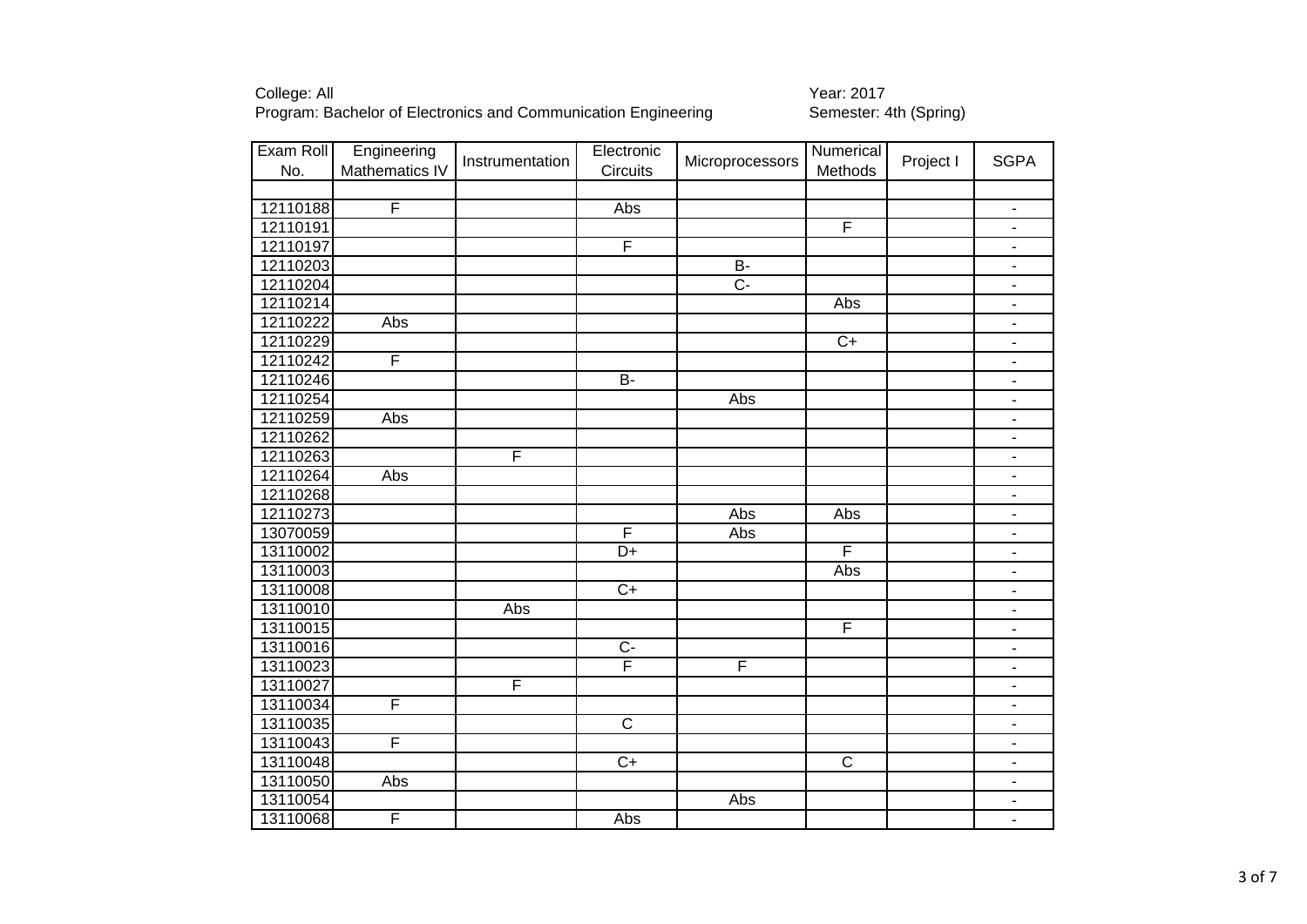| Exam Roll | Engineering           | Instrumentation         | Electronic              | Microprocessors         | Numerical      | Project I | <b>SGPA</b>              |
|-----------|-----------------------|-------------------------|-------------------------|-------------------------|----------------|-----------|--------------------------|
| No.       | Mathematics IV        |                         | <b>Circuits</b>         |                         | Methods        |           |                          |
| 13110076  | $A -$                 |                         | Abs                     |                         |                |           | $\blacksquare$           |
| 13110078  |                       |                         | Abs                     |                         |                |           |                          |
| 13110082  | $\overline{C}$        |                         |                         |                         |                |           |                          |
| 13110085  | $\overline{C}$        |                         |                         |                         |                |           | $\overline{\phantom{a}}$ |
| 13110091  | $\overline{A}$        |                         |                         |                         |                |           | $\blacksquare$           |
| 13110094  |                       | $\overline{\mathsf{F}}$ |                         | $\overline{\mathsf{F}}$ |                |           |                          |
| 13110102  |                       |                         | Withheld                |                         |                |           | $\blacksquare$           |
| 13110106  |                       |                         |                         | F                       |                |           | $\overline{\phantom{a}}$ |
| 13110108  |                       |                         |                         | Abs                     |                |           | $\overline{\phantom{a}}$ |
| 13110118  |                       |                         | $\overline{\mathsf{F}}$ | $\overline{\mathsf{F}}$ |                |           | $\overline{\phantom{a}}$ |
| 13110120  | F                     |                         |                         |                         |                |           | $\overline{\phantom{a}}$ |
| 13110124  |                       |                         |                         |                         | F              |           | $\overline{\phantom{a}}$ |
| 13110127  |                       |                         | Abs                     | $\overline{C}$          |                |           | $\overline{\phantom{a}}$ |
| 13110129  |                       |                         | $\overline{C}$          |                         |                |           | $\blacksquare$           |
| 13110130  | Abs                   |                         |                         |                         |                |           | $\overline{\phantom{a}}$ |
| 13110132  | Abs                   |                         |                         | Abs                     |                |           | $\blacksquare$           |
| 13110133  |                       | Abs                     |                         |                         |                |           | $\overline{\phantom{a}}$ |
| 13110134  | F                     |                         |                         | F                       |                |           | $\overline{\phantom{a}}$ |
| 13110138  | F                     |                         | Abs                     |                         |                |           | $\overline{\phantom{0}}$ |
| 13110154  |                       |                         |                         |                         | Abs            |           | $\overline{\phantom{a}}$ |
| 13110158  | F                     |                         |                         | D+                      | $\overline{C}$ |           |                          |
| 13110175  |                       |                         |                         |                         | F              |           |                          |
| 13110182  |                       |                         |                         | Abs                     |                |           | $\overline{\phantom{0}}$ |
| 13110186  |                       |                         |                         | Abs                     | Abs            |           | $\overline{\phantom{0}}$ |
| 13110187  | $\overline{\text{c}}$ |                         |                         |                         | F              |           | $\overline{\phantom{0}}$ |
| 13110188  |                       | F                       | F                       |                         |                |           | $\overline{\phantom{a}}$ |
| 13110190  | F                     |                         |                         | $\overline{F}$          |                |           | $\overline{\phantom{a}}$ |
| 13110194  | F                     |                         | $\overline{B+}$         |                         |                |           | ÷                        |
| 13110196  | F                     |                         | Abs                     |                         |                |           | ۰                        |
| 13110201  | F                     |                         | $\overline{B}$          | F                       |                |           | $\overline{\phantom{a}}$ |
| 13110205  |                       |                         | $\overline{B}$          |                         |                |           | $\overline{\phantom{a}}$ |
| 14110005  | $\overline{F}$        |                         |                         |                         |                |           |                          |
| 14110010  | $C+$                  |                         |                         | $\overline{C}$          |                |           | $\overline{\phantom{a}}$ |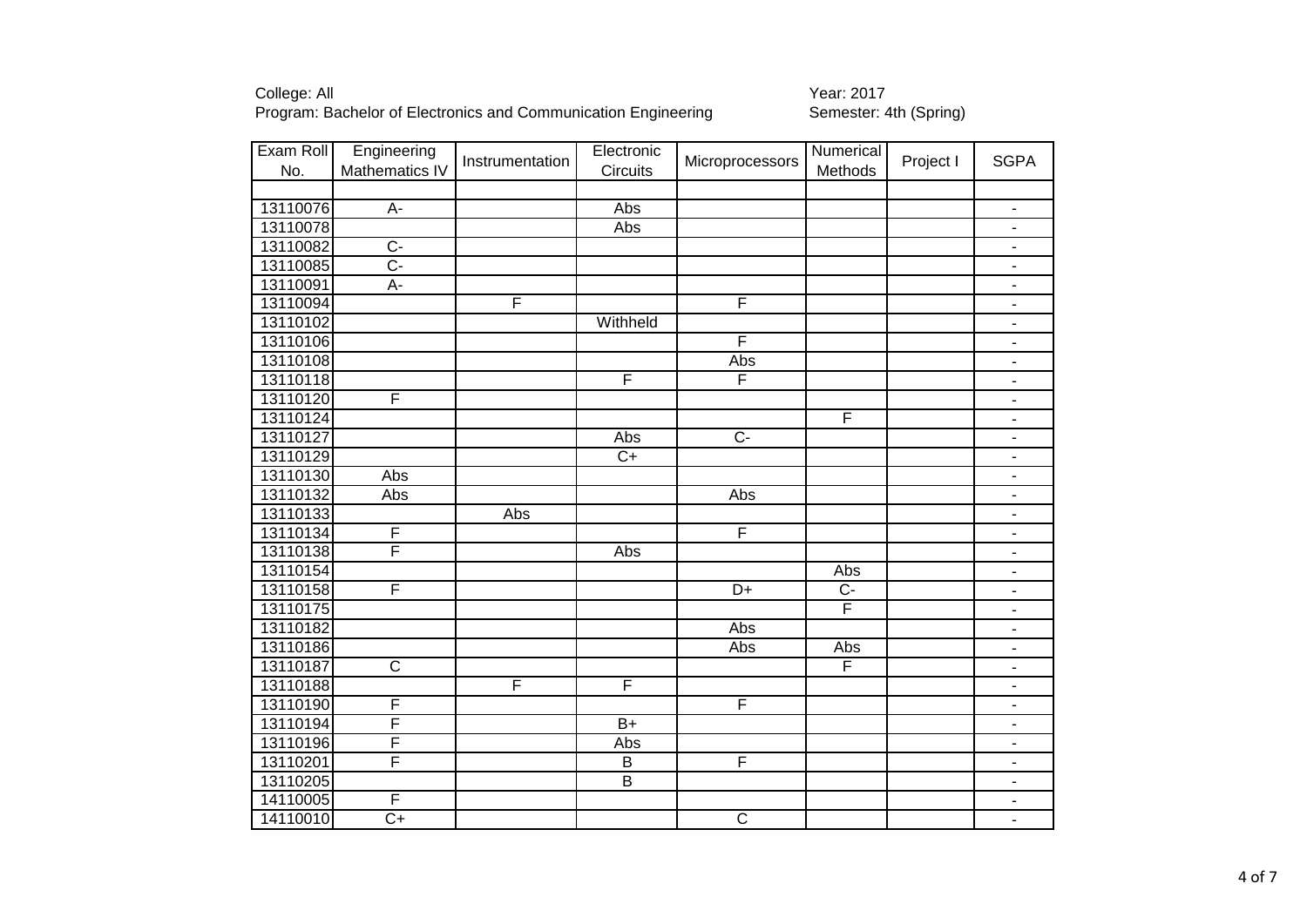| Exam Roll | Engineering    | Instrumentation         | Electronic              | Microprocessors | Numerical      | Project I | <b>SGPA</b>              |
|-----------|----------------|-------------------------|-------------------------|-----------------|----------------|-----------|--------------------------|
| No.       | Mathematics IV |                         | Circuits                |                 | Methods        |           |                          |
|           |                |                         |                         |                 |                |           |                          |
| 14110015  |                |                         | <b>Abs</b>              |                 |                |           | $\blacksquare$           |
| 14110026  | F              |                         |                         |                 |                |           | $\overline{\phantom{a}}$ |
| 14110036  |                |                         |                         |                 | $\overline{C}$ |           | $\blacksquare$           |
| 14110041  |                |                         | F                       |                 |                |           | $\overline{\phantom{a}}$ |
| 14110047  | F              |                         |                         |                 |                |           | $\blacksquare$           |
| 14110050  |                |                         | $\overline{\text{c}}$   |                 | F              |           | $\blacksquare$           |
| 14110054  |                |                         | $\overline{\mathsf{F}}$ |                 |                |           | $\blacksquare$           |
| 14110059  | F              |                         | F                       | Abs             |                |           | ۰                        |
| 14110061  |                |                         | F                       |                 |                |           | $\blacksquare$           |
| 14110063  | Abs            |                         |                         |                 |                |           | $\overline{\phantom{a}}$ |
| 14110068  |                |                         | F                       |                 |                |           | $\overline{\phantom{a}}$ |
| 14110072  |                | $\overline{F}$          |                         |                 |                |           | $\overline{\phantom{a}}$ |
| 14110073  |                | $\overline{\mathsf{F}}$ |                         |                 |                |           | $\overline{\phantom{a}}$ |
| 14110076  |                | F                       |                         |                 |                |           | $\blacksquare$           |
| 14110084  |                | Abs                     |                         |                 |                |           | ۰                        |
| 14110089  |                |                         | F                       |                 |                |           | $\overline{\phantom{a}}$ |
| 14110091  |                |                         |                         |                 | $\overline{C}$ |           | $\overline{\phantom{a}}$ |
| 14110094  |                |                         | $\overline{B}$          |                 |                |           | $\overline{\phantom{a}}$ |
| 14110096  |                |                         |                         |                 | F              |           | $\overline{\phantom{a}}$ |
| 14110099  | Abs            |                         |                         |                 | $\overline{C}$ |           | $\overline{\phantom{a}}$ |
| 14110101  |                |                         |                         |                 | F              |           | $\overline{\phantom{a}}$ |
| 14110105  |                | F                       |                         |                 | F              |           | $\overline{\phantom{a}}$ |
| 14110111  | Abs            |                         |                         |                 |                |           | $\overline{\phantom{a}}$ |
| 14110112  |                |                         |                         |                 | F              |           | $\overline{\phantom{0}}$ |
| 14110118  |                |                         |                         |                 | Abs            |           | $\overline{\phantom{0}}$ |
| 14110122  |                |                         |                         |                 | Abs            |           | $\overline{\phantom{a}}$ |
| 14110123  | F              |                         | Abs                     |                 |                |           | $\blacksquare$           |
| 15110001  |                |                         |                         |                 | F              |           | $\blacksquare$           |
| 15110008  | F              |                         |                         |                 |                |           | ۰                        |
| 15110013  |                | Abs                     |                         |                 |                |           | $\blacksquare$           |
| 15110018  |                |                         |                         | $\overline{B}$  |                |           | $\overline{\phantom{a}}$ |
| 15110024  |                |                         | F                       |                 |                |           | $\blacksquare$           |
| 15110026  |                | $C+$                    |                         |                 |                |           | $\blacksquare$           |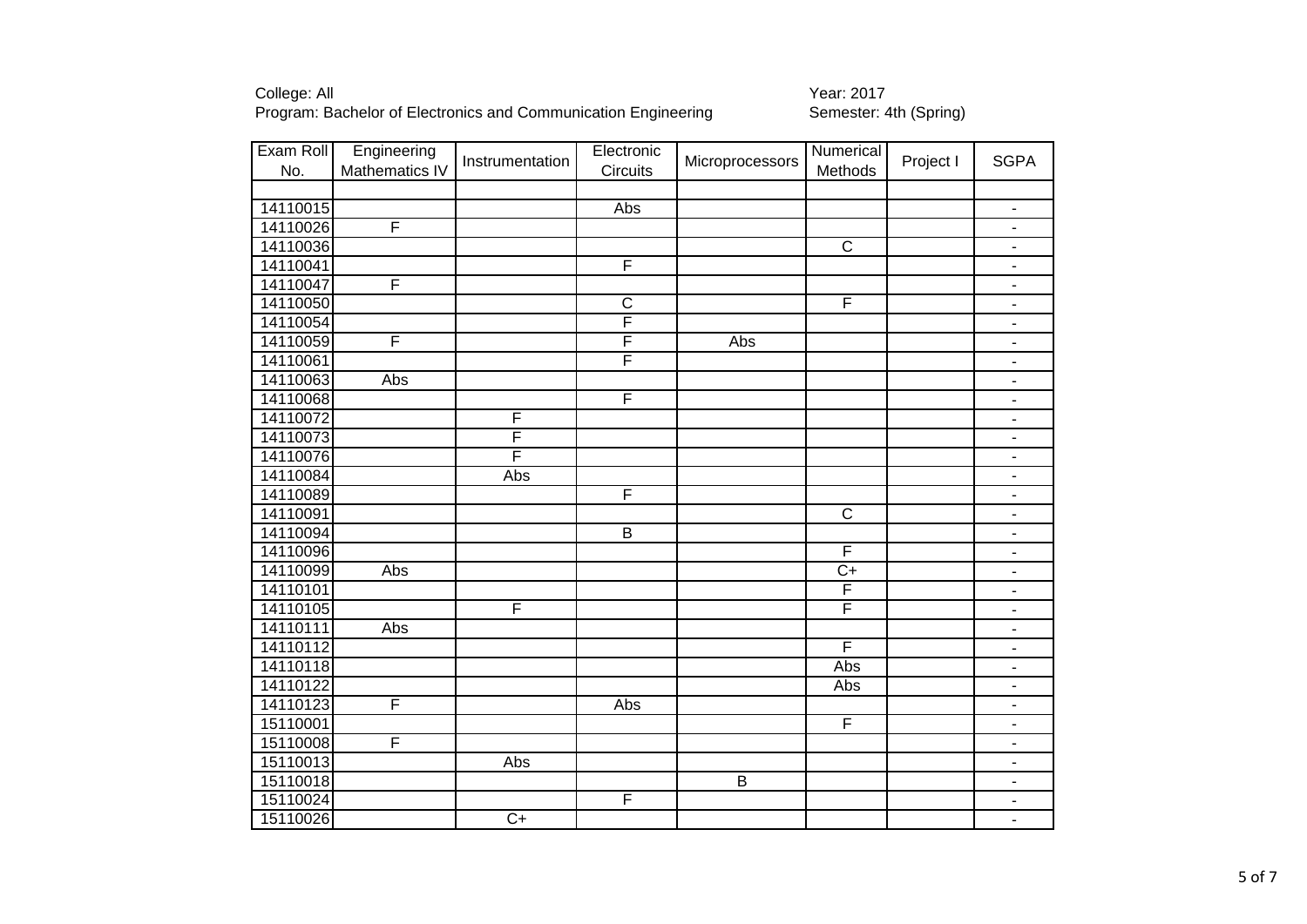| Exam Roll | Engineering             | Instrumentation         | Electronic              |                         | Numerical               |                  | <b>SGPA</b>              |
|-----------|-------------------------|-------------------------|-------------------------|-------------------------|-------------------------|------------------|--------------------------|
| No.       | Mathematics IV          |                         | Circuits                | Microprocessors         | Methods                 | Project I        |                          |
|           |                         |                         |                         |                         |                         |                  |                          |
| 15110032  | Expelled                |                         |                         |                         |                         |                  | $\overline{\phantom{a}}$ |
| 15110034  |                         | F                       |                         |                         |                         |                  | $\overline{\phantom{a}}$ |
| 15110040  |                         |                         | $\overline{B}$          |                         |                         |                  | $\overline{\phantom{a}}$ |
| 15110043  |                         |                         |                         |                         | F                       |                  |                          |
| 15110044  |                         |                         | Abs                     |                         |                         |                  |                          |
| 15110058  |                         |                         |                         | F                       |                         |                  | $\blacksquare$           |
| 15110070  |                         |                         |                         |                         | $\overline{B}$          |                  |                          |
| 15110072  |                         |                         |                         |                         | Abs                     |                  | $\blacksquare$           |
| 15110085  |                         |                         |                         |                         | F                       |                  | $\overline{\phantom{a}}$ |
| 15110107  | $\overline{C}$          |                         |                         |                         |                         |                  | $\blacksquare$           |
| 15110109  | F                       |                         | Abs                     |                         |                         |                  | $\overline{\phantom{a}}$ |
| 16070165  | F                       | $\overline{F}$          | $\overline{C}$          | $B+$                    | B-                      | A-               | $\blacksquare$           |
| 16110002  | $\overline{C+}$         | $\overline{\mathsf{B}}$ | $\overline{B+}$         | $A -$                   | $\overline{\text{c}}$   | A                | #REF!                    |
| 16110003  | $B -$                   | F                       | A-                      | $\overline{B}$ -        | $\overline{\mathsf{B}}$ | A                | $\overline{\phantom{a}}$ |
| 16110004  | $\overline{B}$          | $B+$                    | A-                      | А-                      | F                       | A                | $\blacksquare$           |
| 16110005  | <b>CNR</b>              | F                       | $\overline{\mathsf{F}}$ | F                       | F                       | A-               | $\overline{\phantom{a}}$ |
| 16110006  | CNR                     | <b>B-</b>               | F                       | $\overline{C+}$         | F                       | A-               | $\blacksquare$           |
| 16110008  | CNR                     | F                       | F                       | $\overline{\mathsf{C}}$ | F                       | A-               | ä,                       |
| 16110009  | $\overline{\mathsf{B}}$ | А-                      | $\overline{A}$          | $\overline{B+}$         | $\overline{B}$ -        | $\overline{A}$   | #REF!                    |
| 16110010  | <b>CNR</b>              | B                       | $\overline{B}$          | $\overline{B}$          | F                       | $\overline{A}$ - |                          |
| 16110011  | $B+$                    | $\overline{A}$          | $\overline{A}$          | A                       | $C+$                    | A                | #REF!                    |
| 16110012  | F                       | <b>B-</b>               | $\overline{B}$          | $\overline{\mathsf{B}}$ | $\overline{B}$          | A-               |                          |
| 16110013  | $\overline{B}$          | F                       | B-                      | $A -$                   | $\overline{C+}$         | $\overline{A}$   |                          |
| 16110014  | $\overline{A}$          | $\overline{B+}$         | $\overline{\mathsf{B}}$ | $\overline{B+}$         | $\overline{A}$          | Incomplete       |                          |
| 16110015  | $A -$                   | $\overline{A}$ -        | $\overline{B}$          | F                       | $\overline{B}$          | Incomplete       | $\blacksquare$           |
| 16110016  | $\overline{\mathsf{c}}$ | F                       | $\overline{B}$          | F                       | F                       | Incomplete       | $\blacksquare$           |
| 16110017  | CNR                     | $\overline{\mathsf{F}}$ | $B -$                   | F                       | F                       | Incomplete       | $\blacksquare$           |
| 16110018  | <b>CNR</b>              | $\overline{C}$          | $\overline{C}$          | Expelled                | F                       | Incomplete       | $\blacksquare$           |
| 16110019  | F                       | F                       | F                       | F                       | F                       | Incomplete       | $\overline{\phantom{a}}$ |
| 16110020  | F                       | F                       | $\overline{B}$          | F                       | $\overline{C}$          | Incomplete       | $\blacksquare$           |
| 16110021  | $\overline{\mathsf{C}}$ | F                       | F                       | F                       | F                       | Incomplete       | $\blacksquare$           |
| 16110022  | F                       | $C -$                   | F                       | F                       | F                       | Incomplete       |                          |
| 16110023  | F                       | $\overline{F}$          | F                       | F                       | F                       | Incomplete       |                          |